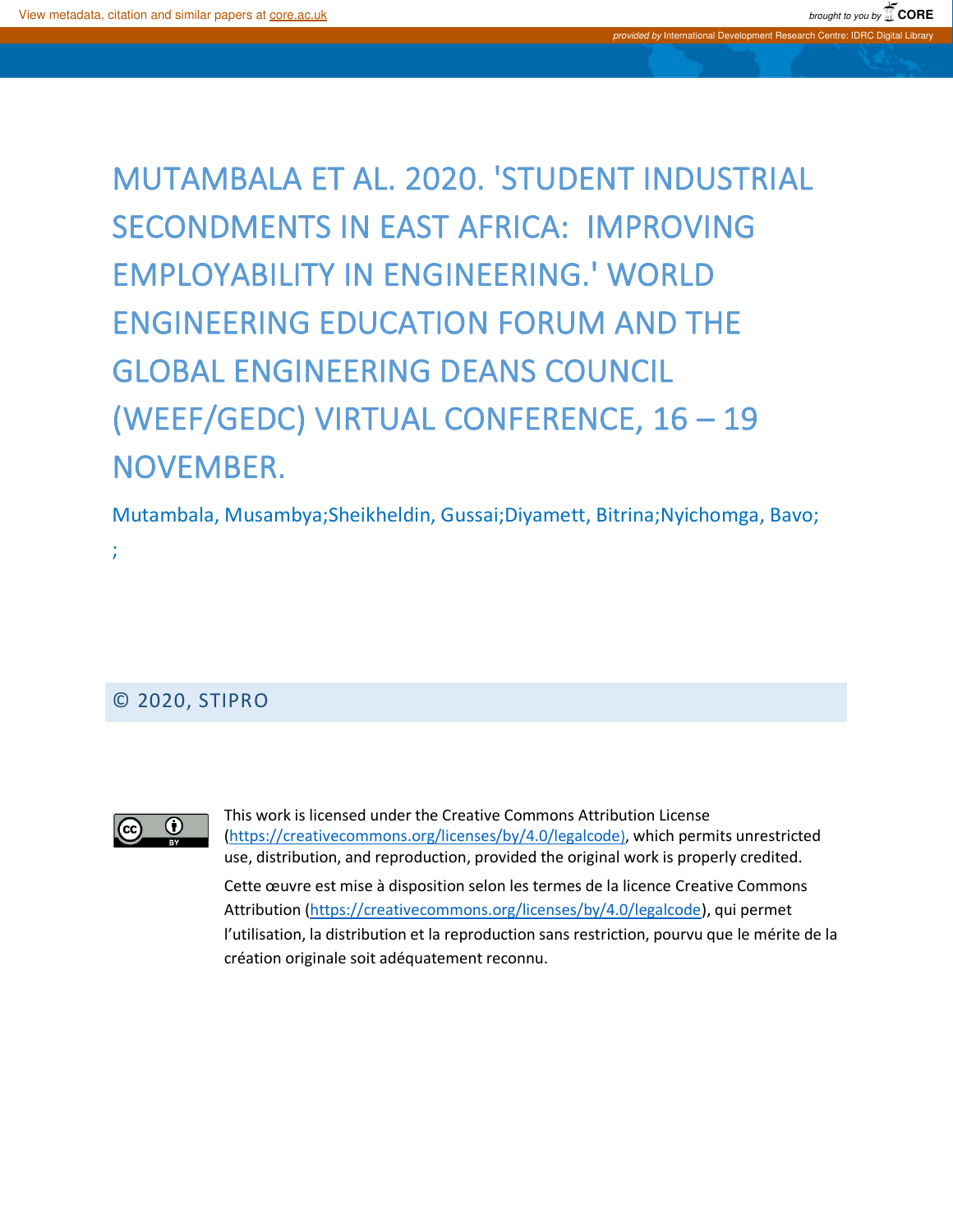*IDRC Grant/ Subvention du CRDI: 108883-002-Strengthening engineering ecosystems in sub-Saharan Africa*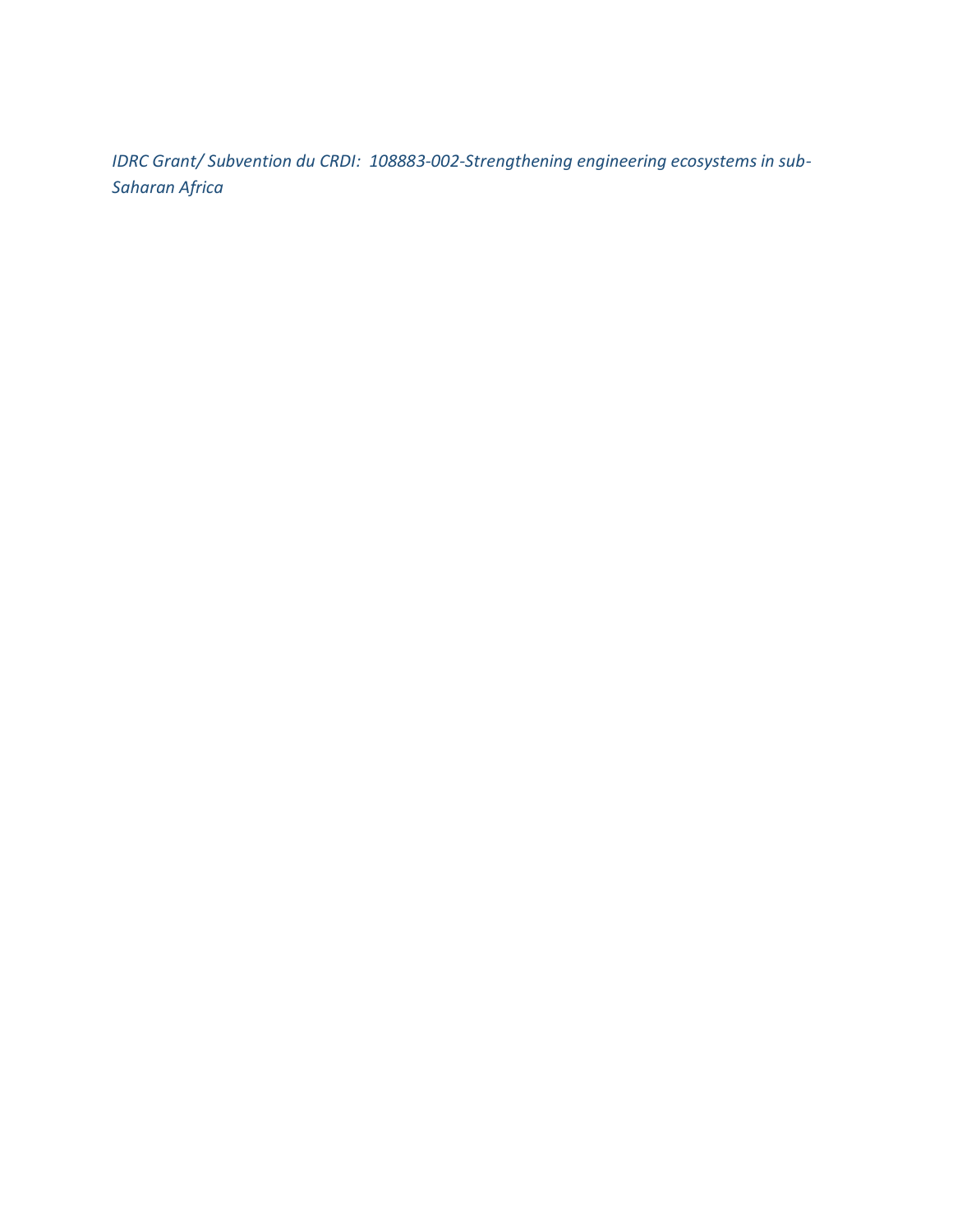# Student Industrial Secondments in East Africa: Improving Employability in Engineering

Musambya Mutambala *Science, Technology and Innovation Policy Research Organization (STIPRO)*  Dar es Salaam, Tanzania Email: musambya.mutambala@stipro.or.tz

Gussai Sheikheldin *STIPRO*  Dar es Salaam, Tanzania ORCID: https://orcid.org/0000-0001- 8734-3134

 Bitrina Diyamett *STIPRO*  Dar es Salaam, Tanzania Email: bitrina.diyamett@stipro.or.tz

Bavo Nyichomba *College of Engineering and Technology University of Dar Es Salaam*  Dar es Salaam, Tanzania Email: nyichomba@udsm.ac.tz

*Abstract***—***Relative shortage of engineering practitioners in Sub-Saharan Africa has been a big concern for many studies on industrial and technological development. However, the region that suffers from this shortage simultaneously has a significant number of existing engineering graduates who find it difficult to land employment in engineering fields. While that situation reflects inability to have enough human capital in industrial processes, two scenarios partly explain the situation: a relative deficit (real or perceived) in the competency of local engineering graduates in ever-advancing areas of science, technology, engineering and mathematics (STEM), and/or scarcity in opportunities to hone and demonstrate competency of local engineering graduates in the labour market. Consequently, local engineering graduates have inadequate hands-on experience needed in industries as well as for establishing start-up engineering firms/businesses. To address this situation, it was postulated that promoting engineering student industrial secondment (SIS) programs can be a suitable approach to strengthening the linkages between engineering study, practice and employability. Since completing academic engineering majors is apparently not enough by itself to bridge the skill gap and prepare most engineers to enter their countries' engineering practice fields, and the currently existing student placements seem to have some serious flaws, the present study was launched with the aim of exploring best practices, for evidence-based policy learning in establishing and running robust engineering SIS programs coordinated between universities and industries – and perhaps with support from the public sector – to serve both industries and students. Using innovation systems and systems thinking as conceptual and theoretical framework approaches, the study included surveying in Tanzania, Kenya, Uganda and Rwanda in addition action research by piloting four SIS placements in Tanzania and Rwanda; the main objective being to observe closely, try potential modules, and learn and synthesize effective experiences of SIS program from developing countries.* 

*Keywords—East Africa, employability, engineering education, student industrial secondments* 

#### I. INTRODUCTION

Engineering fields play a crucial role in developing solutions to the world's technical issues; they bring ideas into reality and particularly contribute to strengthening the capacity of the industrial sectors (SDG 9) which is critical for sustained economic growth (SDG 8). In addition, improving the status of engineering is linked to achieving SDG 4 on knowledge and skills acquisition that would address both qualitative and quantitative knowledge deficits in science, technology, engineering and mathematics (STEM), which stimulates efforts to revitalize interest in paying more attention to engineering in developing countries [1]; [2]; [3] and view engineering as catalyst of technological change. On the other hand, technological change is essential for economic growth and human development. Engineering in this sense is the process of digesting and combining knowledge, resources and arts to create and operationalise technology [4].

Historically, engineering education in East Africa (EA) began later than many other disciplines, such as the social sciences. With the ambition to increase high-output labour (i.e. high-skill labour) in order to push economic growth forward, engineering education at post-secondary levels was established to increase local engineering practitioners. The formation of the East African Community (EAC) in 1967, shortly after independence, helped unify the education system across the countries in the region, especially that higher education institutes were not many [5]; [6]. At the time, engineering students from Tanzania and Uganda used to study at the University of Nairobi, Kenya, as the nearest engineering school in the region.

Things evolved from there and the number of engineering schools and graduates increased as well, however, not in concert with the increasing needs for qualified engineering practitioners in EA [7]. Structural adjustment programs, promoted by in the 1980s by the World Bank and International Monetary Fund (IMF), affected the education sector in African countries in visible ways. "The back on full state funding saw cost-sharing introduced across most levels of the [education] system; the gains in expansion particularly of schooling stagnated and even reversed in the economic decline of the 1990s" [8]. Tanzania, for example, received a significant blow to university-level education quality, and sought to mitigate it by increasing classroom size, introducing measures of cost-sharing with student families, and even cutting budgets on items and services such as maintenance of laboratories and updating curricula; Kenya was not a very different case as well [8]. The picture in EA, however, is not different from the average situation in the continent. A global report by UNESCO, published 2010, emphasized that Africa was struggling with a serious shortage of engineers and technicians  $-$  i.e. engineering practitioners – compared to the needs of development, and estimated that, for example, 2.5 million more engineering practitioners are needed to meet the millennium development goals (MDGs) for water and sanitation alone [2]. Later on,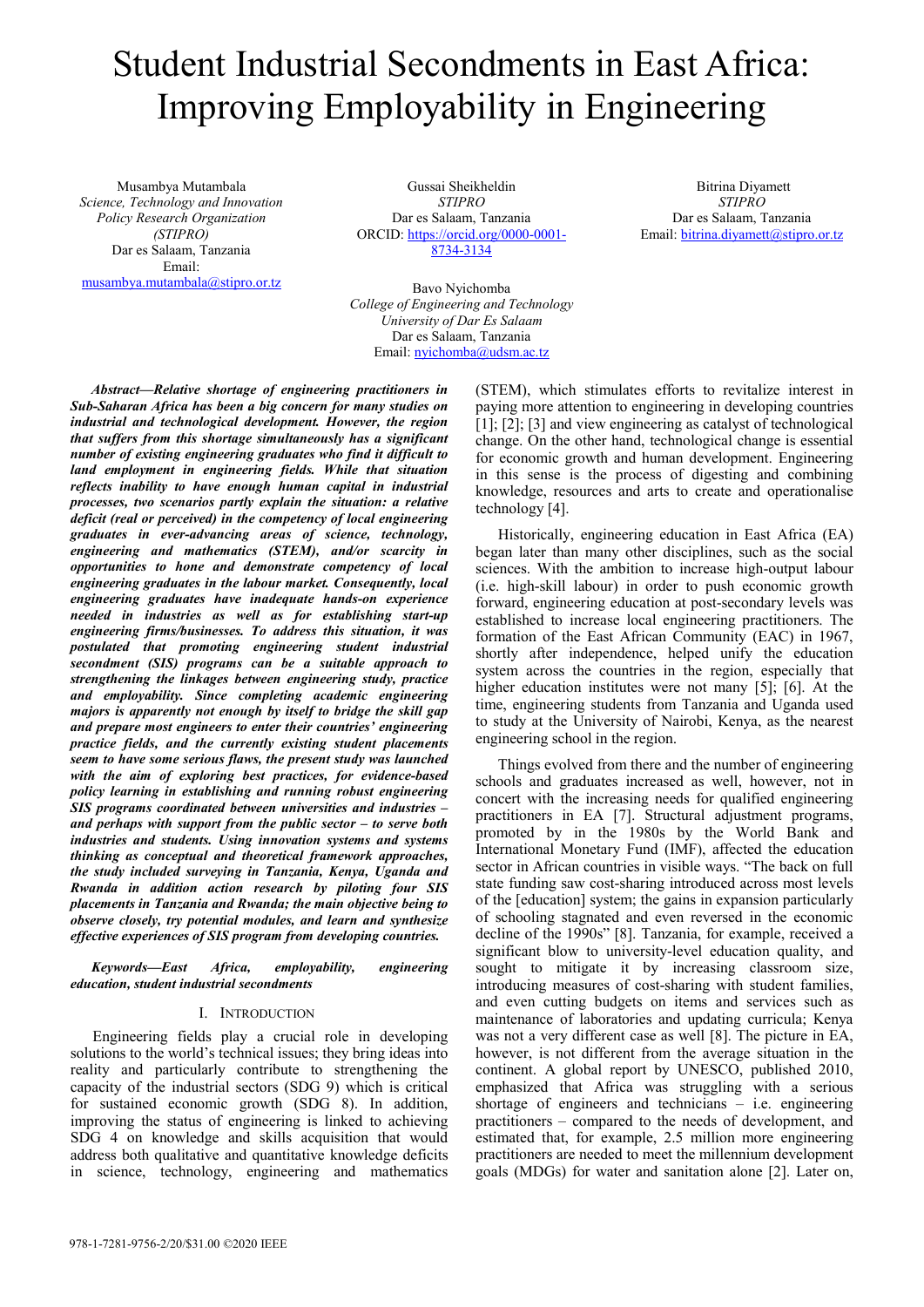surveys from academia and industry indicate both numbers and competencies of local engineering practitioners in the continent require improvement [10]; [11].

Nevertheless, where EA and SSA overall experience such a relative shortage of engineers, there are also plenty of graduate engineers who do not land employment in their fields. It is also common that foreign agencies involved in engineering-related activities in the region (as private companies, transnational corporations, NGOs or international agencies) resolve to hiring expatriate engineers and technicians before hiring a satisfying quota of local engineering practitioners, citing limited competency and knowledge of industry's standards among local engineers (particularly young and early-career ones) as reasons for doing so. At country levels, the status of engineering in EA shows varieties of differences between demand and existing opportunities.

A logical question arises from the two realities (of relative shortage of engineers and inability of many existing engineering graduates to land engineering employment): if significant numbers of the existing engineering graduates find it difficult to find employment in engineering fields, how can it be concluded that African economies require more engineering graduates? There must be a gap that is responsible for this dissonance.

Some studies point towards a possible explanation that, for engineering education to produce favourable results in bridging theory and practice, practical training has to be integrated in a number of co-curricular activities such as industrial training/attachment, internships with industries after graduation, voluntary activities related to field of study, and joint clubs or organizations [12]. Literature in North America and Europe has widely shown the importance of coops –what we call student industrial secondments (SIS) – and industrial attachment programs in increasing capacities of students in solving real-world problems. Studies indicate that such co-curricular activities particularly enhance leadership skills and ethical development [12], enable satisfaction of both students and employers [13]; [14], increase chances of employability shortly after graduation [15]; [14], and reduce companies' training costs for newly hired graduates due to hiring better prepared graduates [14, p.6]. Other pedagogical approaches, particularly in Europe and Africa, that complement co-curricular activities in order to produce competent, work-ready engineering graduates include the context-based curriculum design [8] and problem-based learning (PBL) [16]. The context-based curriculum approach takes into account the level of technological capabilities, as well as needs and priorities in the country/region so that they reflect on such context and help graduate students that are familiar with it and can positively influence it. PBL, on the other hand, has shown relevance and utility in addressing development challenges at both local and global scales, whereby students are engaged in projects taken from realworld cases (past or on-going) to work on. The projects need to be exemplary, that is "learning outcomes achieved during concrete project work are transferable to similar situations encountered by students in their professional careers." [16] Engineering education programs in EA and Africa at large have experience with implementing co-curricular activities and practical training programs.

In some countries such as Uganda most local engineering graduates find employment within one year of graduation

[22] while other countries report a significant number of local engineering graduates finding it difficult to land jobs within their fields [11]; [23]. Studies have therefore called for investigation of the competence of engineering graduates as the findings have revealed deficiencies whereby in Uganda at 63% of graduates lack job market skills, while in Tanzania, 61% were found to be ill prepared. In Burundi, and Rwanda 55% and 52% respectively were perceived to be incompetent, and 51% of graduates in Kenya were believed to unfit for jobs [7]. Other sources [24] similarly report weak linkages between foreign investments, local skills and capabilities were partly explained by limited technological capabilities of local labour and firms in the Tanzania manufacturing, agriculture and mining sectors. Other studies [11] report existence of very little exposure to engineering practice in industries and public works, and described the teaching as dominated by "chalk and talk" as opposed to PBL and more practical/engaging style of learning.

One way of approaching these challenges in engineering education in EA is to look at it within "engineering ecosystems". The notion of 'ecosystem' implies many things, such as multiple actors with interdependency between them, and the important role of aspects of systems, such communication channels, feedback loops, timeframes (shortterm, medium-term and long-term), unintended consequences, and so on. It is a promising approach because it admits complexity and seeks to navigate ways of dealing with it, instead of reducing it into separate components (often referred to as 'analysis') to identify problems located in components separately, while such problems are likely located in how components interact in a complex system than located in one particular component [3]; [9]. A critical question is therefore "what are the opportunities and challenges to enhancing students' employability?" The discussion around the best practices is an important aspect of responding to the question..

In this study, we take the critical question above as our research question, and we examine the best practices, and the findings are relevant for evidence-based policy learning in establishing and running robust engineering SIS programs coordinated between universities and industries – and perhaps with support from the public sector – to serve both industries and students. The study aims at contributing toward measures with which EA policies (national and regional) could explore the approach of enhancing SIS programs.

#### II. METHODOLOGY

This study used innovation systems (IS) (as a conceptual framework) and systems thinking (as a theoretical framework) to gain knowledge and understanding of the potential of tertiary student industrial secondment (SIS) programs in strengthening engineering ecosystems in East Africa. IS is important in organizing the productive forces and structures, and the flow of information and skills in order to increase the output of innovative solutions to development constraints [27]. It involves a careful investment in education systems, enterprise support and labour markets [28]. Systems thinking, on the other hand, overlaps with such understanding of IS, and views various phenomena as "systems", i.e. sets "of things – people, people, cells, molecules, [machines, procedures, etc.] – interconnected in such a way that they produce their own pattern of behavior over time [29]. The use of these approaches was meant to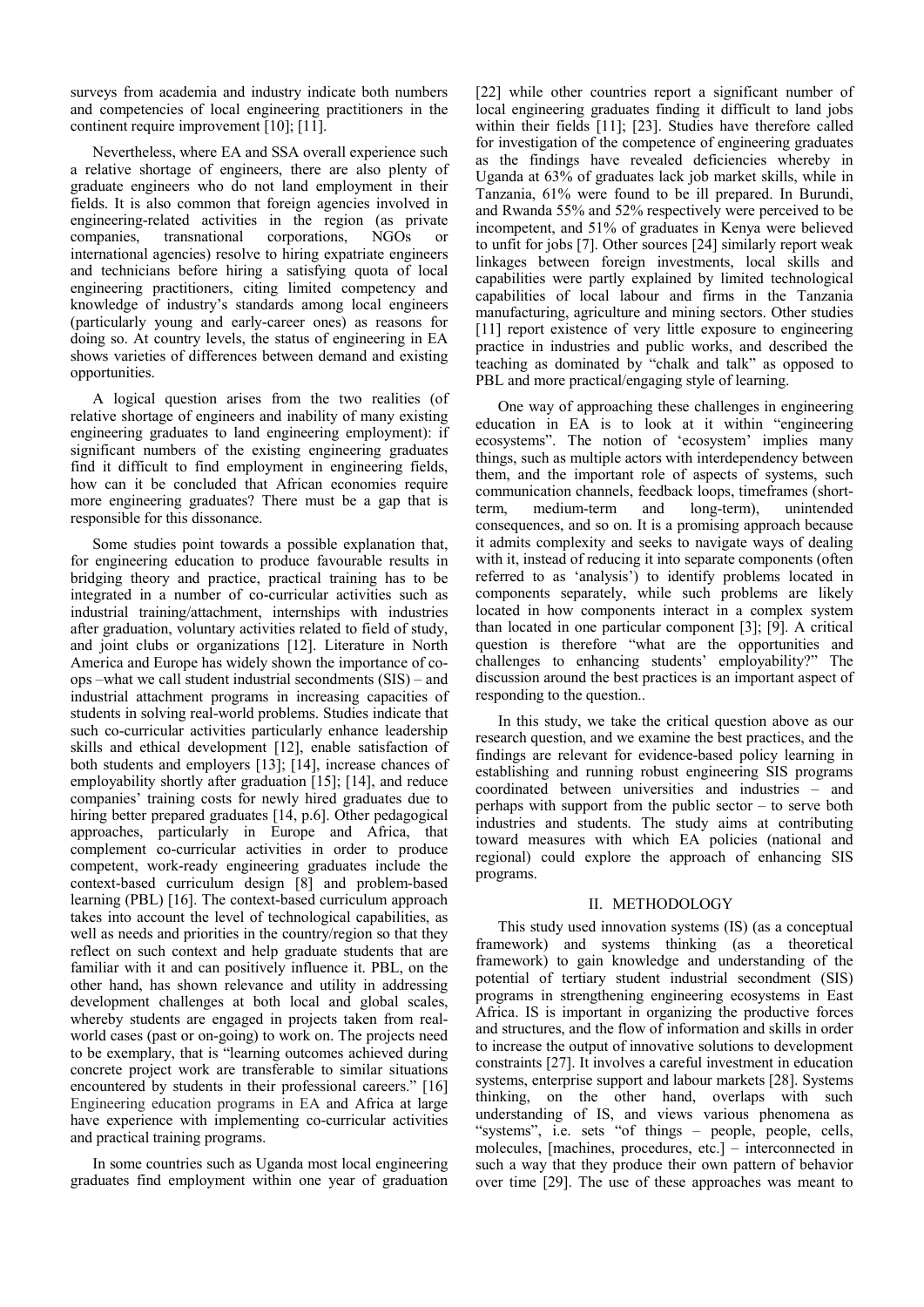strengthen the linkage between engineering study, practice and employability through understanding leverage points in engineering ecosystems, as the study postulate that promoting engineering SIS programs can be a suitable approach to strengthening these linkages. The study mainly aimed at observing closely, trying potential models and learning and synthesizing effective experiences of SIS programs from East African countries.

Methodologically, the study used a qualitative approach historical case study strategy - and employed both primary and secondary data through survey and review of different reports that synthesize effective experiences of SIS programs in EA and from other parts of the world. The survey exercise was conducted in the four (4) EA countries of Tanzania, Kenya, Uganda and Rwanda in terms of previous and current experiences of engineering, undergraduate SIS programs and their indicators of effectiveness (qualitative and quantitative). In Tanzania, we conducted key-informant interviews with university faculty, state officials in research councils and engineering boards, and industries and industry bodies that were involved in and familiar with engineering students' practical training programs. A similar process – on a smaller scale – took place in Kenya. In Rwanda and Uganda we had general meetings with engineering university faculty and public officials in research councils who were able to provide us with lists of public sources of information and comprehensive studies (i.e. secondary data) that were relevant to our research questions. The secondary data were collected from the public documents in relation to the study objectives. Generally, data focused the history of the practices in EA and on the best practices among the reviewed programs (within EA) as well as best practices known in other countries with comparable industrial conditions to EA, to recognize gaps in the status quo. These activities were meant to produce critical findings on ways to design and implement engineering SIS programs in EA.

The study is currently half-way through and as of now has completed phase I (survey activities), which is treated in this respect as stand-alone. Phase II (pilot – action research) is ongoing, after which synthesis and learning from both phases will be combined to produce policy lessons.

#### III. PRELIMINARY FINDINGS AND DISCUSSION

Preliminary findings indicate several similar experiences with student industrial training programs and initiatives in terms of models, challenges, feedback loops and perspectives of stakeholders. SIS models are the same and have been so since engineering departments were established in most of the East Africa region.

#### *A. Arrangement between Academia and Industry in involving Engineering Students*

The arrangement between academia and industry in major EA engineering programs, in universities and institutes of technology, that involve engineering students or fresh graduates shows that the period for practical training program has been designed in a way to build engineering experience from artisans/hands-on to higher levels of engineering practices. Engineering schools prepare first year students as artisans, second year as technicians and third year students as engineers. In Tanzania, for example, on average, 2500 students from the Dar Es Salaam Institute of Technology (DIT) and 1800 students from the University of

Dar Es Salaam (UDSM) go for practical training every year. The capacity to accommodate the students is also limited as on average it was estimated around 120 industries per year host the students. All the engineering schools and students compete for placements in the limited existing industries. In Rwanda, industrial attachments take 10 weeks in organizations of students' specialty just after the completion of the third year. In Kenya, students in industrial attachments have logbooks on which they are expected to record daily assignments, and universities ensure that students report to their respective attachment places through an assessment form.

#### *B. Engineering Education and Employability: Numbers and Trends*

Tanzania leads in terms of registered engineers in the region. 63% of the registered engineers in the EAC are from Tanzania [22, p.41]. However, benchmarking in the Southern African Development Community (SADC) shows that Tanzania has about 60 engineers practitioners per 100,000 persons, which is actually low in the region [25]. In Uganda, a tracer study conducted between 2008 and 2012 on "Ugandan engineering graduates" shows that civil engineering graduates lead in proportion (25.7%), followed by telecommunication (17.6%), mechanical (17.2%), electrical (14.1%) and agricultural (5.4%) engineering. Despite having a good record of employment shortly after graduation, according to the tracer study, the majority of Ugandan engineering graduates (91.7%) were not formally registered due to, among many other reasons, lack of minimum requirements for registration. Like Tanzania, Uganda has a small per capita ratio of engineers per population (one engineer per 53,000 people versus a desired global average of 1:770. In Rwanda, although no aggregated data were provided, the 2014 tracer study of graduates from higher learning institutions (HLIs) revealed that engineering graduates lead compared to other disciplines. Between 1996 and 2013, the report shows that 6180 students graduated with engineering degree as compared to 2286 from medicine and 3739 from ICT. According to the World Economic Forum Executive opinion survey, Rwanda ranked 74<sup>th</sup> (out of 148) in the world in terms of availability of scientists and engineers, and  $125<sup>th</sup>$  in objective measurements of enrollment in tertiary education [21]. The UNESCO Go-Spin report on Rwanda concludes that the fields of medicine, ICT and engineering experience critical skills gaps. In addition, Rwanda has a 15% unemployment rate, which is explained by challenges in synergy and partnerships between public and private employers with HLIs. A 2017 UNCTAD report on Rwanda says that "each year, 1400 engineering students successfully graduate. In the last promotion [2016], 300 had found a job in government structures and 200 in the private sector, while the others are searching for a job, and this in spite of an unresolved skills gap." [20, p21]

## *C. Main Policies and Institutions that Influence the Engineering Ecosystem*

EAC member states have in place institutions and policy framework that play an important role in influencing the engineering ecosystem in the region. Academic institutions are mostly at the centre of the system, and the synergy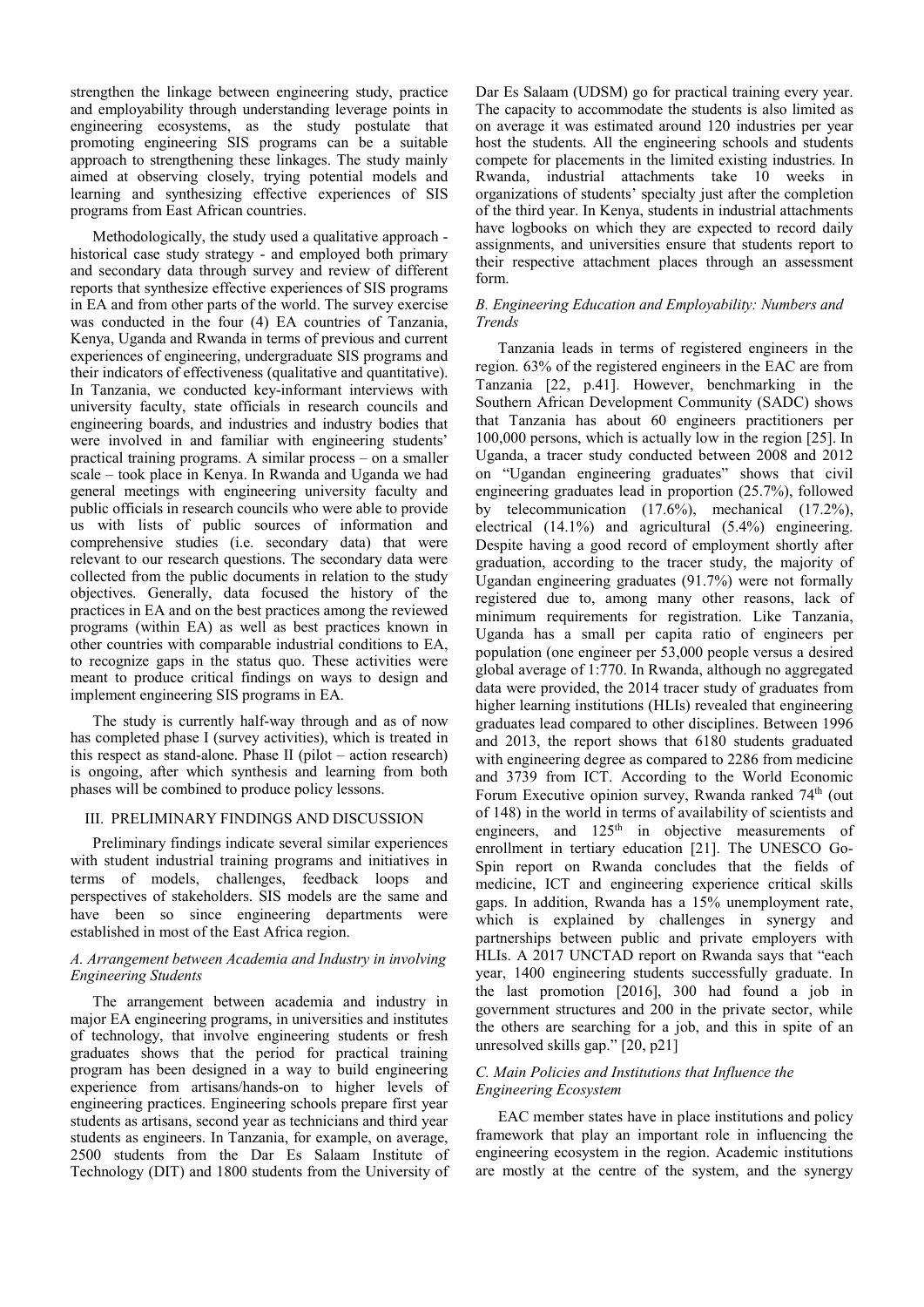among the actors is influenced by the nature and quality of the policy and institutions in place. For example, the EAC treaty (article 104) allows free movement of persons, labour, services and right of establishment and residence. The Mutual Recognition Agreement (MRA) for engineering professionals signed on the  $7<sup>th</sup>$  of December 2012 enables recognition of professionals (registered) of one member state in other member states [22, p.41]. Engineering Registration Boards (ERB) exists in each country with a similar mandate: to make sure that licensed engineers are competent enough to lead projects and missions of engineering nature and that they are capable and aware of safety and quality standards.

At the national level, for example, in Rwanda, the achievements observed in engineering education in terms of enrollment and the level of performance as revealed by different reports indicate serious trends toward change in the national policy of workplace learning [26]. Although the existing policy is designed for technical and vocational training, rather than tertiary, it reflects a general approach toward bridging skill gaps in STEM by using workplace training (internships) and industrial secondments.

In Tanzania, on the other hand, the Higher Education Students' Loans Boards (HELSB) is a funding mechanism that offering loans to students and plays an important role in the engineering ecosystem through having a say in terms of access to education and time the students are required to finish their studies and pay back loans. In addition, there exists the Structural Engineering Apprenticeship Program (SEAP) - a program established under ERB that funds engagement of fresh engineering graduates to qualify for registration as professional engineers.

Kenya has in place a new body called the National Industrial Training Authority (NITA) that engages in sponsoring students' placements in industries. In addition, organizations such as Linking Industries with Academia (LIWA) provide training and linkages between industries and academia through, for example, facilitating students' placements at industries.

### *D. Observation and Potentials relevant to Engineering Ecosystem*

General observations and potentials relevant to engineering ecosystem in the region show the existence of functioning frameworks. In Tanzania for example, frameworks have mostly built upon early establishments from the post-independence period, and they seem to work at the minimum capacity level since few changes take place or divert from what is established, calling for political will to take advantage of the stability to move gears to adjust or transform the enabling environment.

Uganda has many cases of engineering expatriates who come with foreign companies contracting projects in the country. Also, certified engineers from other countries in EA come and work in Uganda, while few Ugandan engineering practitioners are licensed/registered engineers. Under such conditions there is little 'know-how transfer' between foreign and local engineering practitioners, a situation that begs to be addressed.

In Rwanda, taking advantage of the smallness of the country, national policies go with strong coordination, and plans are enforced once approved. In fact, such a situation may sound good or bad depending on the type of policies and implementing institutions. Sound policies – evidencebased or strategy-informed – trigger real opportunities of improvement, while unsound policies bring unintended consequences.

The experience with linkages in Kenya between academia and industry is manifested through the students' assessment forms designed by universities and filled in by industries. Universities rely on those forms to understand students' performance.

Furthermore, the study recorded similar challenges across countries, voiced by student, faculties and industries alike. For example, all four countries reported insufficiency of supervision, placement and financing for students in industrial attachments or practical training programs. The insufficiency in the level of supervision was explained by the number of engineering students that keeps increasing compared to the number of industries in operation in each country.

### IV. PRELIMINARY DISCUSSIONS

Weak documentation of the history and present of SIS programs (or industrial training/attachment programs) was one major challenge faced by the study team. Most stakeholders that the study team met could not offer more than verbal information, although the team requested that any relevant documentation be shared. The unavailability of, or weak access to, such records makes it a challenge to have a rigorous investigation –for this study team or for universities and industries in general – to make informed decisions that could improve the status que.

However, the systems approach that was chosen for the study still came in handy. Engineering ecosystems are broad and interlinked. Elements (nodes) and connections (relations) are diverse and influence each other in various ways. Considerable evidence exists for the existing of systems phenomena, such as:

- reinforcing feedback loops (e.g. less competent engineers graduate, less employed, less new students join engineering schools, less pressure to improve engineering curricula);
- system delays (changes in curricula, or training of instructors in PBL, can only show outcome in years after implementation); and
- possible leverage points (e.g. changes in structure and financing mechanisms of SIS programs). This particular part is the main focus of this study, and it will require clearer documentation and investigation of data (analysis and synthesis) to draw an abstract, broad picture of the engineering ecosystem. Diagram 1 provides a preliminary visualization of the main elements and connections of the engineering ecosystem if new engineers (i.e. senior undergraduates or recent graduates) are taken as the center of attention.

More information also is needed– through the pilot phase (currently ongoing) and second round of stakeholder